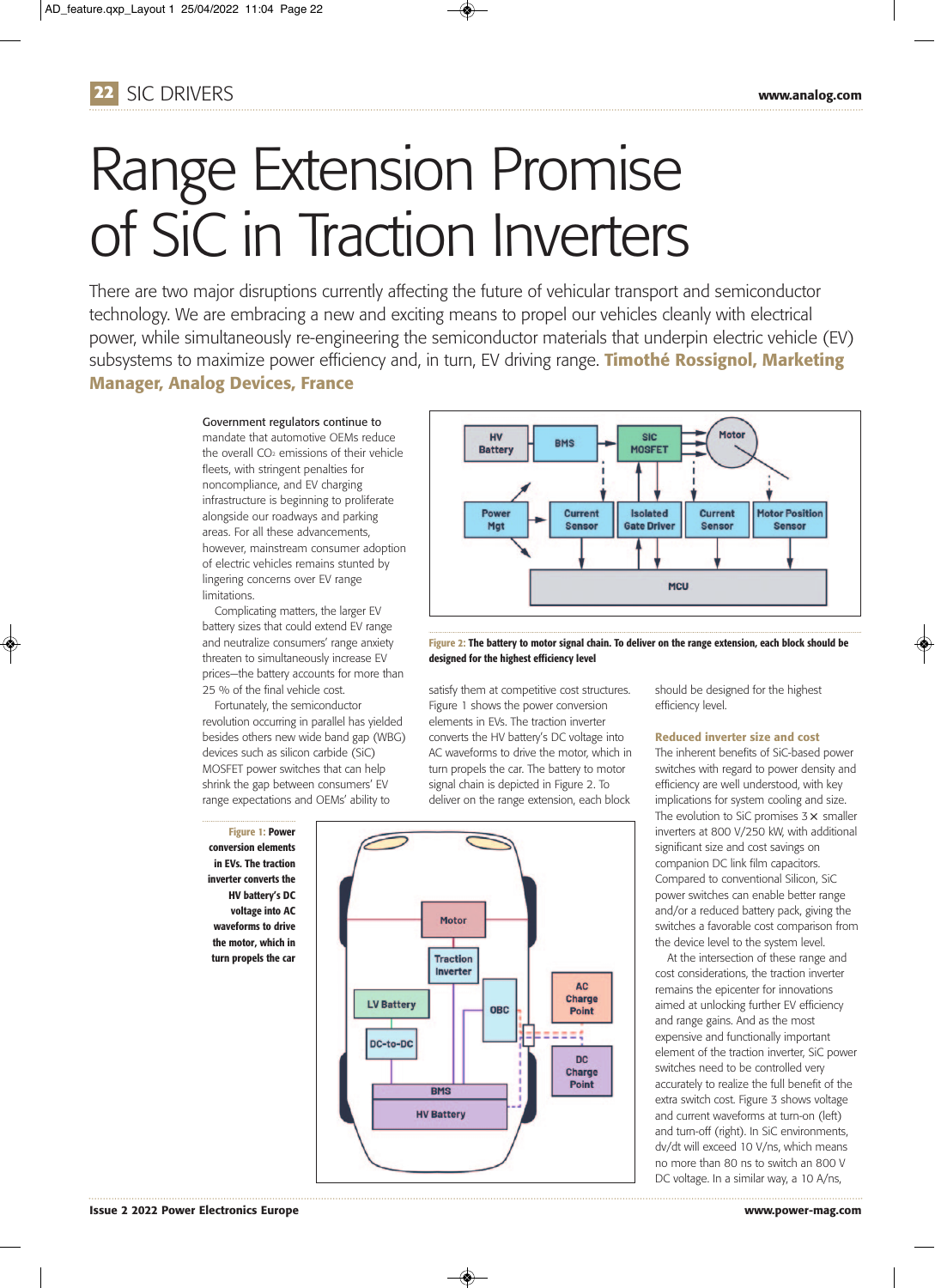

**Figure 3: Voltage and current waveforms at turn-on (left) and turn-off (right)**

meaning 800 A in 80 ns, type of di/dt can be observed.

Indeed, all the intrinsic advantages of the SiC switch would be negated by commonmode noise perturbations, as well as extremely high and destructive voltage overshoot due to ultrafast voltage and current transients (dv/dt and di/dt) generated in a poorly managed power switches environment. Broadly speaking, the SiC switch has a relatively simple function despite the underlying technology—it's only a 3-terminal device—but it must be carefully interfaced to the systems.

#### **Driving SiC devices efficiently**

The isolated gate driver bridges the signal



High performance gate drivers have proven their value in real-world testing with leading SiC MOSFET power switch



**Figure 4: The isolated gate driver bridges the signal world (control unit) and the power world (SiC switch)**

◈

parameters, including short-circuit detection time and total fault clearance time, performance can be achieved down to 300 ns and 800 ns, respectively. For additional safety and protection, test results have demonstrated the adjustable soft shutdown capabilities essential for smooth system operations.

Switching energy and electromagnetic compatibility (EMC) can likewise be maximized for improved power performance and EV range. Higher drive capability allows users to have faster edge rates and therefore reduces switching losses. This not only helps with efficiency but also enables board space and cost savings by eliminating the need for external buffers allocated per gate driver. Conversely, under certain conditions, the system may need to switch more slowly to achieve optimal efficiency, or even in stages, which studies have shown can increase efficiency further. An adjustable slew rate is provided to allow users to do this, and the removal of external buffers eliminates further obstacles.

#### **Elements in a system**

It's important to note that the combined value and performance of the gate driver and SiC switch solution can be completely negated by compromises and/or inefficiencies in the surrounding components.

A holistic view of the EV reveals additional opportunities for optimizing drive train power efficiencies, which are critical for exploiting the maximum usable battery capacity while ensuring safe and reliable operations. The quality of the BMS directly impacts the miles per charge an EV can deliver, maximizes the battery's overall

world (control unit) and the power world (SiC switch), se Figure 4. Other than isolation and signal buffering, the driver performs telemetry, protection, and diagnostic functions, making it the key element of the signal chain.

The isolated gate driver will take care of setting the best switching sweet spot, ensuring short and accurate propagation delay through the isolation barrier, while providing system and safety isolation, controlling power switch overheating, detecting and protecting against short circuits, and facilitating the insertion of the sub-block drive/switch function in an ASIL D system.

The high slew rate transients introduced by the SiC switch can corrupt data transmission across the isolation barrier, however, so measuring and understanding the susceptibility to these transients is critical. iCoupler® ADI proprietary



**Figure 5: ADI has pioneered advances in digital isolation technology for over 20 years with iCoupler digital isolation ICs**

## **www.analog.com** SIC DRIVERS **23**